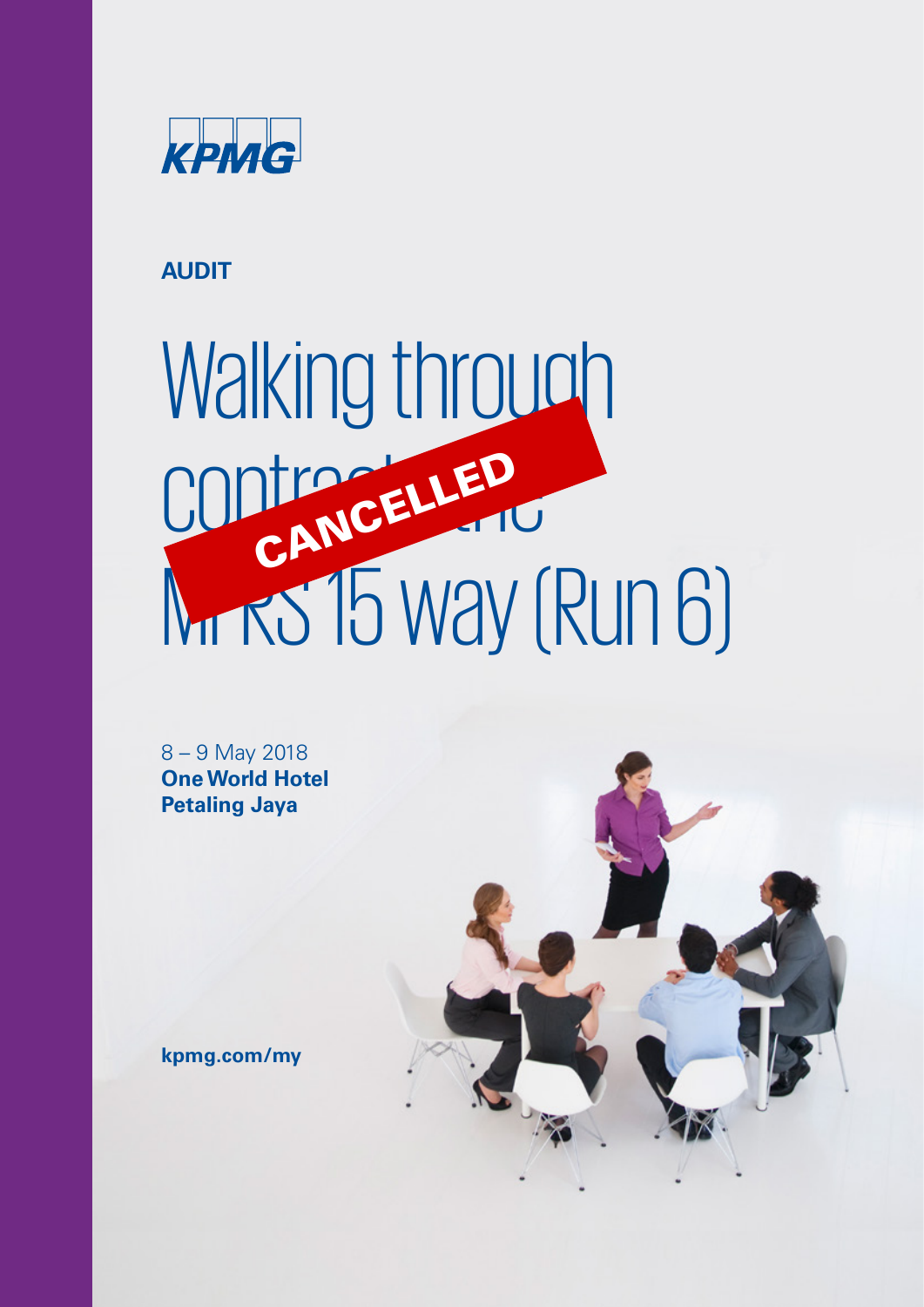# **Walking through contracts the MFRS 15 way (Run 6)**

MFRS 15, Revenue from Contracts with Customers is the new revenue standard which replaces all the existing revenue related standards and also introducing a new 5-step model in recognising revenue. This workshop is designed to provide accounting and finance personnel with a thorough understanding in applying the new revenue standard (MFRS 15) and how it would impact your business. Participants will also be assessing contract using the assessment binder developed by KPMG. (Note: Participants are encouraged to bring a revenue contract as a sample for this session.)

#### **Speakers**



#### Thong Foo Vung, Partner

Thong is an Audit Partner and leads the Audit Technical Department of KPMG in Malaysia. He serves a diversified portfolio of clients comprising public listed and multi-national companies in the manufacturing, construction and plantation sectors. He is a speaker for KPMG's various MFRS/FRS seminars and workshops. Thong also serves in various Working Groups of the Malaysian Accounting Standards Board (MASB), and is a board member of the Auditing and Assurance Standards Board (AASB) and committee member of the Financial Reporting Standards Implementation Committee (FRSIC) of the Malaysian Institute of Accountants (MIA).



#### Chong Chen Kian, Partner

Chen Kian is an Audit Partner of KPMG in Malaysia. He has more than 15 years of experience with KPMG auditing public listed and multi-national companies, including 2 years with KPMG in the UK. In addition to audit, he is also involved in providing accounting advisory services such as accounting framework conversion and accounting standard implementation projects, and reporting accountants work for capital market transactions. Chen Kian's industry experience includes oil and gas, power, trading, manufacturing, construction and agriculture sectors. Chen Kian is a member of both MIA and MICPA, and a fellow member of CPA Australia.



#### Oh Sye Yi, Director

Sye Yi is attached to the Audit Technical Department of KPMG in Malaysia. Sye Yi's audit experience includes clients from various industries such as consumer markets, manufacturing and trading, hotel and real estate. She has extensive experience in initial public offering ("IPO") exercise both locally and in Taiwan. She is also a speaker for KPMG's various MFRS/FRS public seminars and workshops, and conducts in-house technical trainings on accounting topics for the Firm's professional staff as well as client in-house trainings.



\* Registration and payment received 1 month before the event/Registration of 3 or more persons under the same company or group of companies/KPMG Alumni members/KPMG clients.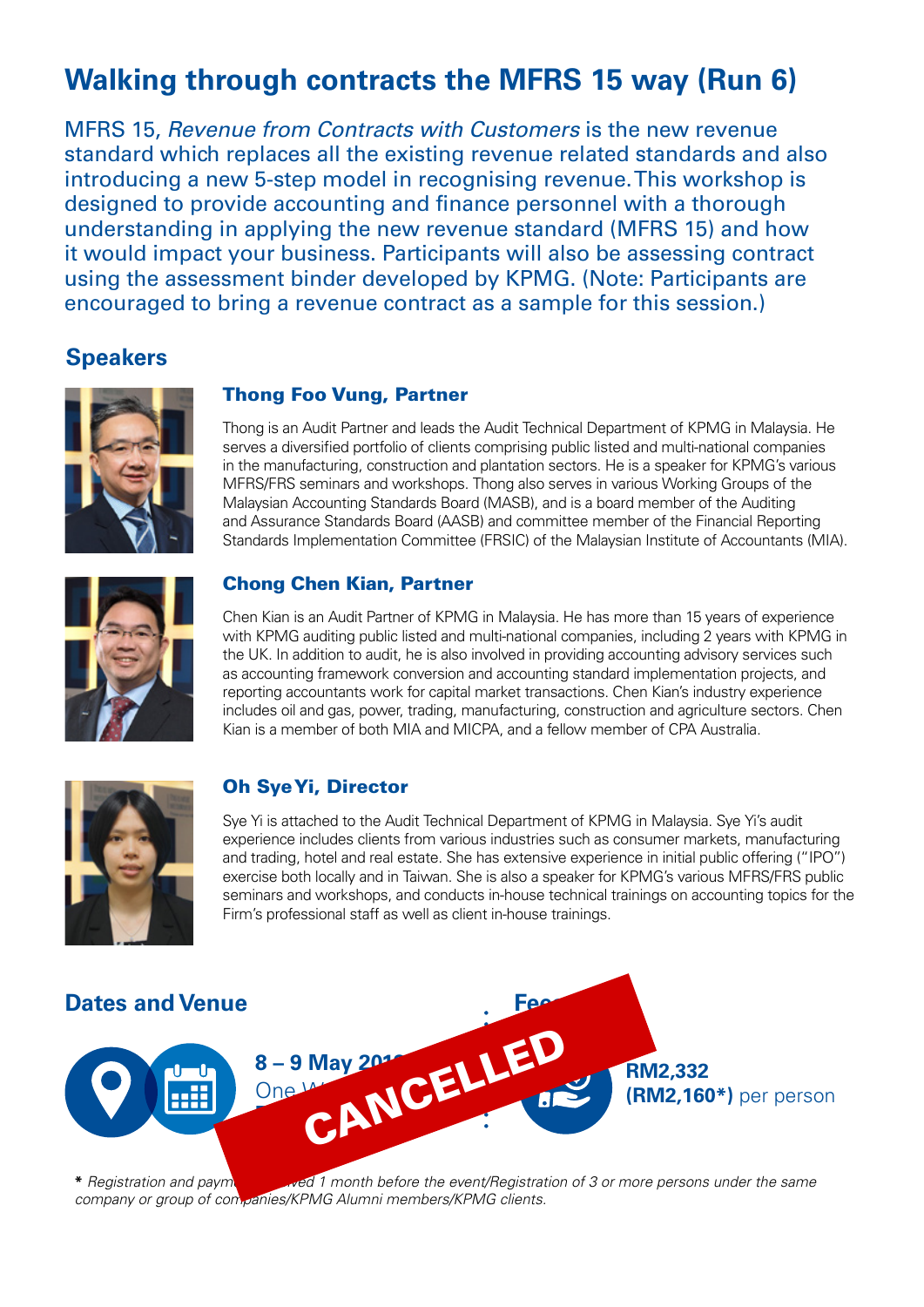## **Agenda**

|                 | Day 1                                                                                                                                    | Day 2                                                                                                                         |
|-----------------|------------------------------------------------------------------------------------------------------------------------------------------|-------------------------------------------------------------------------------------------------------------------------------|
| $08:30 - 09:00$ | Registration and light breakfast                                                                                                         |                                                                                                                               |
| $09:00 - 10:00$ | MFRS 15, Revenue from contracts<br>with customers:<br>• Overview of the new revenue recognition<br>model (The 5-step model)<br>• Scoping | <b>Step 4: Allocate the transaction</b><br>price                                                                              |
| $10:00 - 10:30$ | <b>Step 1: Identify the contract(s)</b>                                                                                                  |                                                                                                                               |
| $10:30 - 11:00$ |                                                                                                                                          |                                                                                                                               |
| $11:00 - 12:30$ | CANCELLED<br>Step 1 : Identify the con<br>(continu                                                                                       | <b>necognise revenue</b>                                                                                                      |
| $12:30 - 13:00$ | Step 2                                                                                                                                   |                                                                                                                               |
| $13:00 - 14:00$ | Lunch                                                                                                                                    |                                                                                                                               |
| $14:00 - 15:00$ | <b>Step 2: Identify the perfomance</b><br>obligation (continued)                                                                         | <b>Step 5: Recognise revenue</b><br>(continued)                                                                               |
| $15:00 - 15:30$ |                                                                                                                                          | MFRS 15, Revenue from contracts<br>with customers:<br>• Contract modification                                                 |
| 15:30 - 16:00   |                                                                                                                                          |                                                                                                                               |
|                 | <b>Break and refreshments</b>                                                                                                            |                                                                                                                               |
| 16:00 - 17:30   | <b>Step 3 : Determine the transaction</b><br>price                                                                                       | MFRS 15, Revenue from contracts<br>with customers:<br>• Contract costs<br>• Application guidance<br>• Disclosure & transition |

Assessment binder is incorporated at each of the 5-step model in assessing the contract.

### **Program Details**

- Certificate of attendance will be issued for **16 CPE hours**.
- Along with the above, participants will also receive an assessment binder for MFRS 15 that has been developed by KPMG in Malaysia.
- Who should attend: Directors, Audit Committee Members, Senior Management, Finance and Tax Managers/ Executives, Regulators and Academicians.